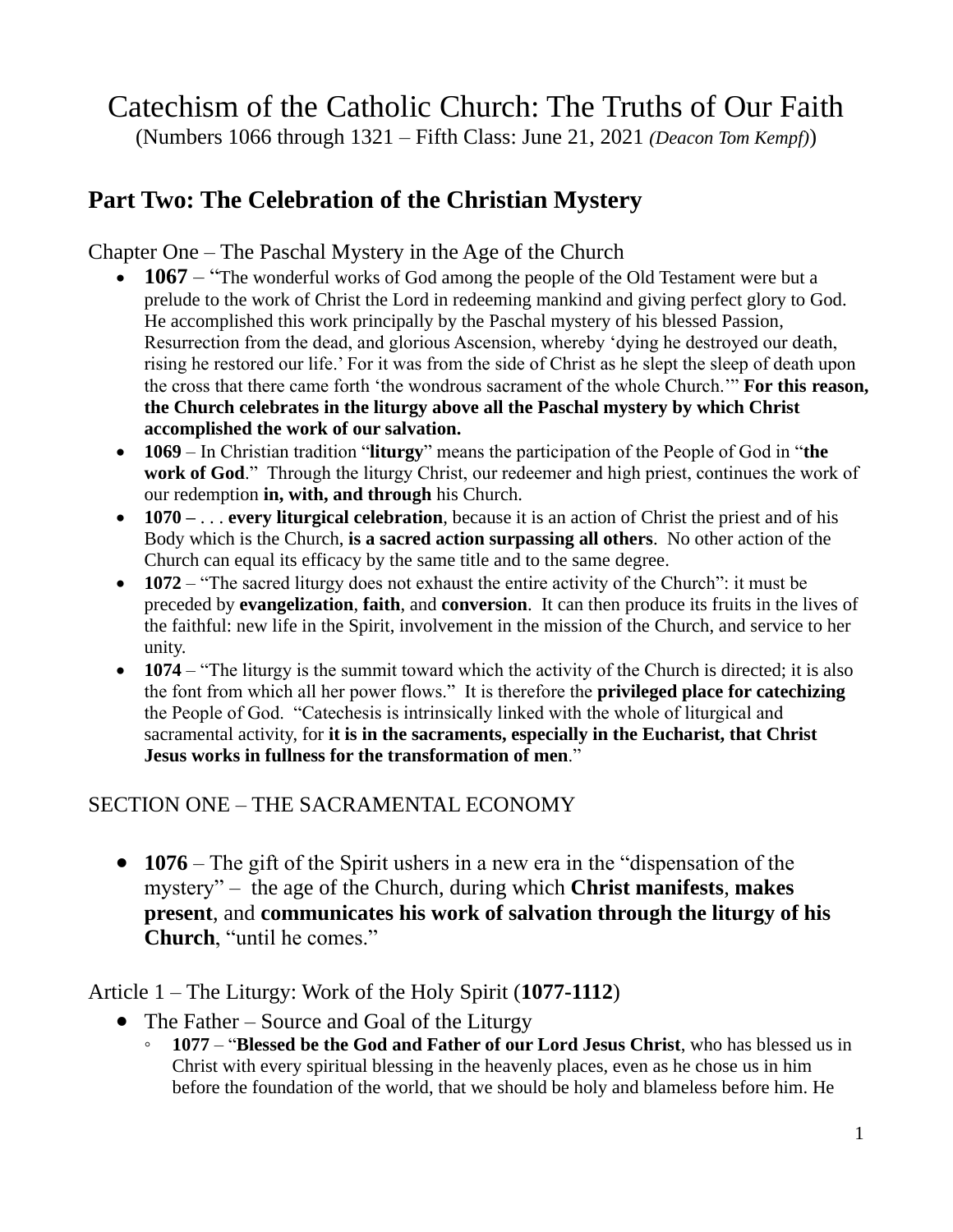destined us before him in love to be his sons through Jesus Christ, according to the purpose of his will, to the praise of **his glorious grace which he freely bestowed on us** in the Beloved."

- Christ's Work in the Liturgy
	- **1084** "Seated at the right hand of the Father" and pouring out the Holy Spirit on his Body which is the Church, **Christ now acts through the sacraments he instituted to communicate his grace**. The sacraments are perceptible signs (words and actions) accessible to our human nature. By the action of Christ and the power of the Holy Spirit they make present efficaciously the grace that they signify.
	- **1085** In the liturgy of the Church, it is principally his own Paschal mystery that Christ signifies and makes present. The Paschal mystery of Christ . . . **transcends all times while being made present in them all**.
	- **1086** "Just as Christ was sent by the Father so also he sent the apostles, filled with the Holy Spirit. . . . he also willed that the work of salvation which they preached should be set in train through **the sacrifice and sacraments, around which the entire liturgical life revolves**."
	- **1088** "Christ is always **present in his Church**, especially **in the Eucharistic species**. He is **present in his word** since it is he himself who speaks when the holy Scriptures are read in the Church. Lastly, he is **present when the Church prays and sings**, for he has promised 'where two or three are gathered together in my name there am I in the midst of them."
	- **1090** "In the earthly liturgy we share in a foretaste of that heavenly liturgy which is celebrated in the Holy City of Jerusalem toward which we journey as pilgrims, where Christ is sitting at the right hand of God."
- The Holy Spirit and the Church in the Liturgy
	- **1091** When the Spirit encounters in us the response of faith which he has aroused in us, he brings about genuine cooperation. Through it, the liturgy becomes the common work of the Holy Spirit and the Church.
	- **1093** In the sacramental economy the Holy Spirit fulfills what was prefigured in the Old Covenant. Since Christ's Church was "prepared in marvellous fashion in the history of the people of Israel and in the Old Covenant," the Church's liturgy has retained certain elements of the worship of the Old Covenant as integral and irreplaceable, adopting them as her own: -notably, reading the Old Testament;

-praying the Psalms;

-above all, recalling the saving events and significant realities which have found their fulfillment in the mystery of Christ (promise and covenant, Exodus and Passover, kingdom and temple, exile and return).

- **1094** The flood and Noah's ark prefigured salvation by Baptism, as did the cloud and the crossing of the Red Sea. Water from the rock was the figure of the spiritual gifts of Christ, and manna in the desert prefigured the Eucharist, "the true bread from heaven."
- **1095** The Church, especially during Advent and Lent and above all at the Easter Vigil, rereads and re-lives the great events of salvation history in the "today" of her liturgy. But this also demands that catechesis help the faithful to open themselves to this spiritual understanding of the economy of salvation as the Church's liturgy reveals it and enables us to live it.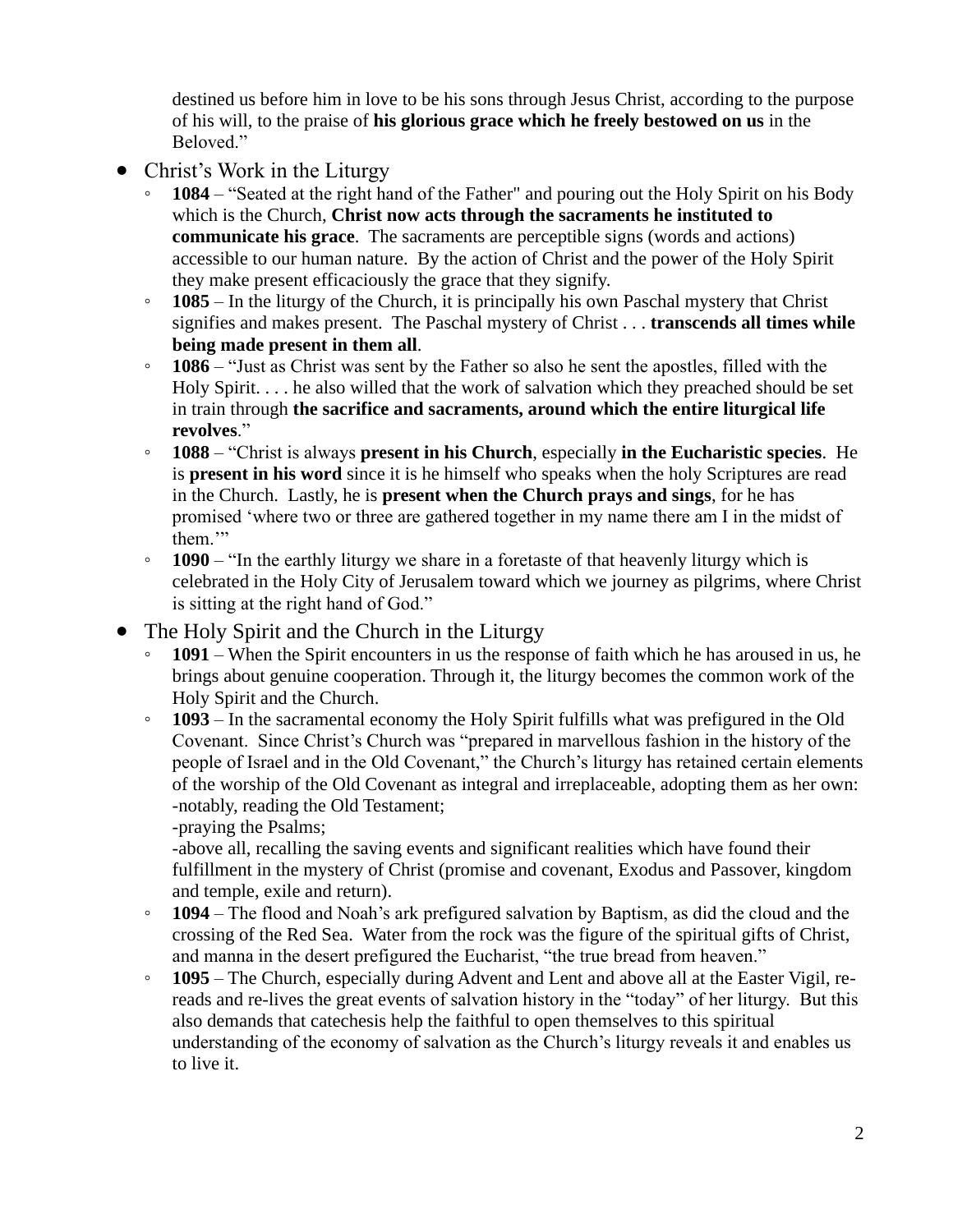- **1096** Jewish liturgy and Christian liturgy. A better knowledge of the Jewish people's faith and religious life as professed and lived even now can help our better understanding of certain aspects of Christian liturgy. For both Jews and Christians Sacred Scripture is an essential part of their respective liturgies: in the proclamation of the Word of God, the response to this word, prayer of praise and intercession for the living and the dead, invocation of God's mercy. In its characteristic structure the Liturgy of the Word originates in Jewish prayer. The Liturgy of the Hours and other liturgical texts and formularies, as well as those of our most venerable prayers, including the Lord's Prayer, have parallels in Jewish prayer. The Eucharistic Prayers also draw their inspiration from the Jewish tradition. The relationship between Jewish liturgy and Christian liturgy, but also their differences in content, are particularly evident in the great feasts of the liturgical year, such as Passover. Christians and Jews both celebrate the Passover. For Jews, it is the Passover of history, tending toward the future; for Christians, it is the Passover fulfilled in the death and Resurrection of Christ, though always in expectation of its definitive consummation.
- **1097** In the liturgy of the New Covenant every liturgical action, especially the celebration of the Eucharist and the sacraments, is an encounter between Christ and the Church.
- **1098** The assembly should prepare itself to encounter its Lord and to become "a people well disposed."
- **1100** In the celebration of the liturgy, Sacred Scripture is extremely important. From it come the lessons that are read and explained in the homily and the psalms that are sung. It is from the Scriptures that the prayers, collects, and hymns draw their inspiration and their force, and that actions and signs derive their meaning.
- **1101** The Holy Spirit gives a spiritual understanding of the Word of God to those who read or hear it, according to the dispositions of their hearts.
- **1103** Anamnesis: In keeping with the nature of liturgical actions and the ritual traditions of the churches, the celebration "makes a remembrance" of the marvelous works of God
- **1104** Christian liturgy not only recalls the events that saved us but actualizes them, makes them present. The Paschal mystery of Christ is celebrated, not repeated. It is the celebrations that are repeated, and in each celebration there is an outpouring of the Holy Spirit that makes the unique mystery present.
- **1105** The Epiclesis ("invocation upon") is the intercession in which the priest begs the Father to send the Holy Spirit, the Sanctifier, so that the offerings may become the body and blood of Christ and that the faithful by receiving them, may themselves become a living offering to God.
- **1106** You ask how the bread becomes the Body of Christ, and the wine . . . the Blood of Christ I shall tell you: the Holy Spirit comes upon them and accomplishes what surpasses every word and thought . . . Let it be enough for you to understand that it is by the Holy Spirit, just as it was of the Holy Virgin and by the Holy Spirit that the Lord, through and in himself, took flesh.
- **1108** Communion with the Holy Trinity and fraternal communion are inseparably the fruit of the Spirit in the liturgy.

#### Article 2 – The Paschal Mystery in the Church's Sacraments (**1113-1134**)

• **1113** – The whole liturgical life of the Church revolves around the Eucharistic sacrifice and the sacraments. There are seven sacraments in the Church: Baptism, Confirmation or Chrismation, Eucharist, Penance, Anointing of the Sick, Holy Orders, and Matrimony.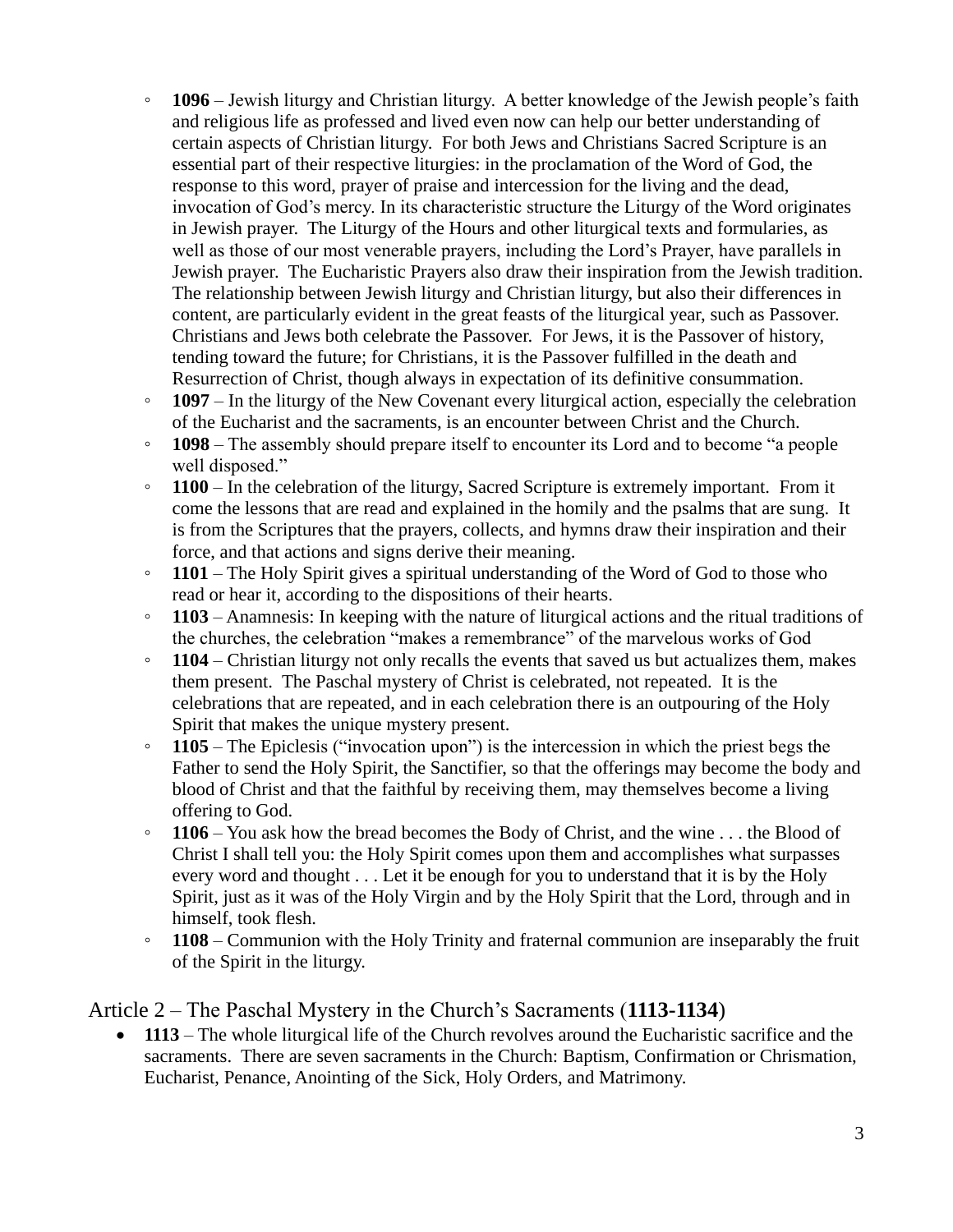- The Sacraments of Christ
	- **1114** "Adhering to the teaching of the Holy Scriptures, to the apostolic traditions, and to the consensus . . . of the Fathers," we profess that "the sacraments of the new law were . . . all instituted by Jesus Christ our Lord."
	- **1116** Sacraments are "powers that comes forth" from the Body of Christ, which is everliving and life-giving. They are actions of the Holy Spirit at work in his Body, the Church. They are "the masterworks of God" in the new and everlasting covenant.
- The Sacraments of the Church
	- **1118** The sacraments manifest and communicate to men, above all in the Eucharist, the mystery of communion with the God who is love, One in three persons.
	- **1120** The ordained minister is the sacramental bond that ties the liturgical action to what the apostles said and did and, through them, to the words and actions of Christ, the source and foundation of the sacraments.
	- **1121** The three sacraments of **Baptism, Confirmation, and Holy Orders** confer, in addition to grace, a sacramental character or "seal" by which the Christian shares in Christ's priesthood and is made a member of the Church according to different states and functions. This configuration to Christ and to the Church, brought about by the Spirit, is indelible, it remains for ever in the Christian as a positive disposition for grace, a promise and guarantee of divine protection, and as a vocation to divine worship and to the service of the Church. Therefore **these sacraments can never be repeated**.
- The Sacraments of Faith
	- **1122** The People of God is formed into one in the first place by the Word of the living God.... the preaching of the Word is required for the sacramental ministry itself, since the sacraments are sacraments of faith, drawing their origin and nourishment from the Word.
	- **1123** The **purpose of the sacraments** is to sanctify men, to build up the Body of Christ and, finally, to give worship to God.
	- **1124** "lex orandi, lex credendi" The law of prayer is the law of faith: the Church believes as she prays.
	- **1125** For this reason no sacramental rite may be modified or manipulated at the will of the minister or the community.
- The Sacraments of Salvation
	- **1127** Celebrated worthily in faith, the sacraments confer the grace that they signify. They are efficacious because in them Christ himself is at work: it is he who baptizes, he who acts in his sacraments in order to communicate the grace that each sacrament signifies. The Father always hears the prayer of his Son's Church which, in the epiclesis of each sacrament, expresses her faith in the power of the Spirit. As fire transforms into itself everything it touches, so the Holy Spirit transforms into the divine life whatever is subjected to his power.
	- **1128** "**ex opere operato**" (literally: "by the very fact of the action's being performed"), i.e., by virtue of the saving work of Christ, accomplished once for all. It follows that "the sacrament is not wrought by the righteousness of either the celebrant or the recipient, but by the power of God." From the moment that a sacrament is celebrated in accordance with the intention of the Church, the power of Christ and his Spirit acts in and through it, independently of the personal holiness of the minister. Nevertheless, **the fruits of the sacraments also depend on the disposition of the one who receives them.**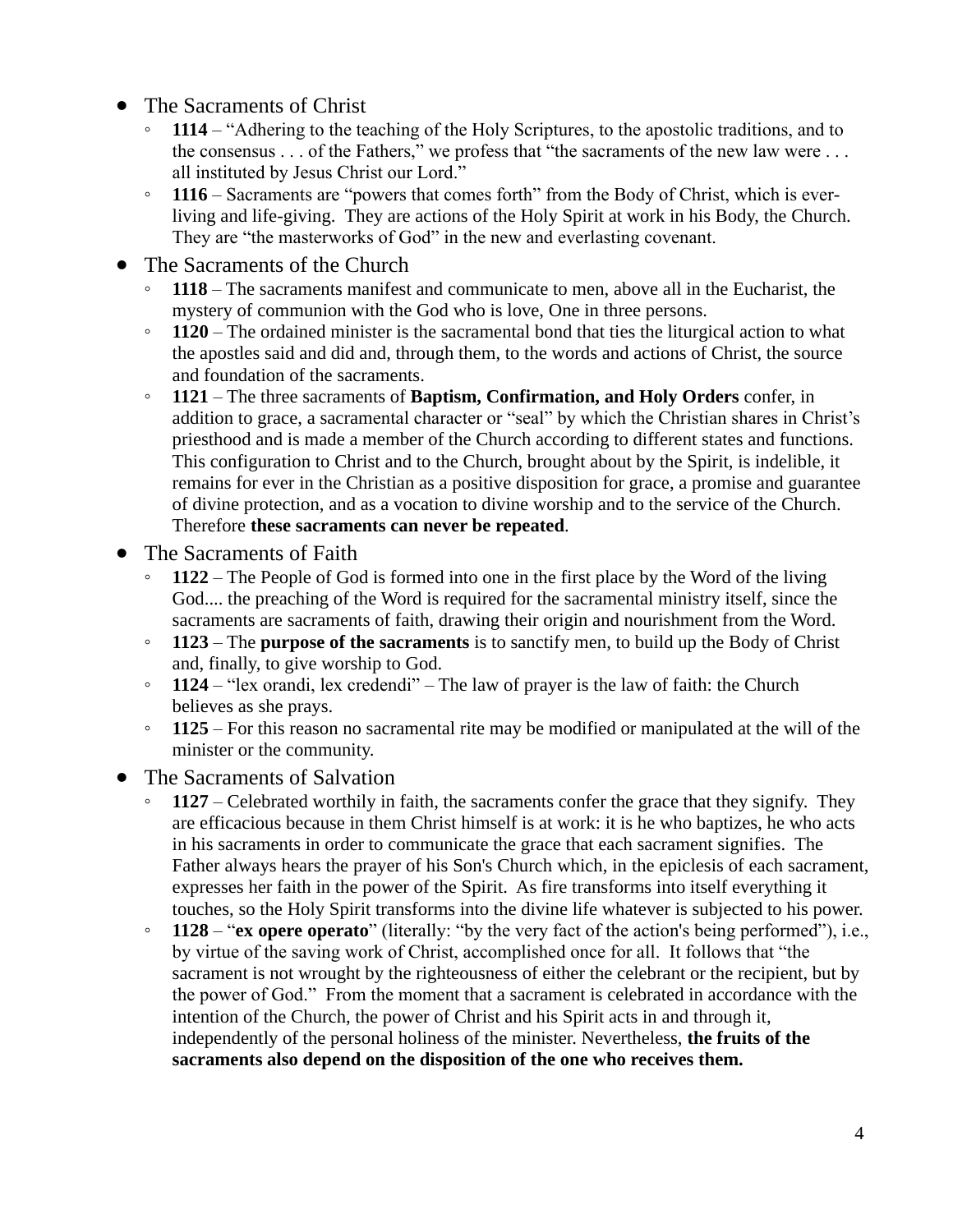◦ **1129** – The Church affirms that for believers the sacraments of the New Covenant are necessary for salvation. "Sacramental grace" is the grace of the Holy Spirit, given by Christ and proper to each sacrament. The Spirit heals and transforms those who receive him by conforming them to the Son of God. The fruit of the sacramental life is that the Spirit of adoption makes the faithful partakers in the divine nature by uniting them in a living union with the only Son, the Savior.

## Chapter Two – The Sacramental Celebration of the Paschal Mystery

## Article 1 – Celebrating the Church's Liturgy (**1136-1199**)

- Who Celebrates?
	- **1137** The book of Revelation of St. John, read in the Church's liturgy, first reveals to us, "A throne stood in heaven, with one seated on the throne": "the Lord God." It then shows the Lamb, "standing, as though it had been slain": Christ crucified and risen, the one high priest of the true sanctuary, the same one "who offers and is offered, who gives and is given." Finally it presents "the river of the water of life . . . flowing from the throne of God and of the Lamb," one of most beautiful symbols of the Holy Spirit.
	- **1138** "Recapitulated in Christ," these are the ones who take part in the service of the praise of God and the fulfillment of his plan: the heavenly powers, all creation (the four living beings), the servants of the Old and New Covenants (the twenty-four elders), the new People of God (the one hundred and forty-four thousand), especially the martyrs "slain for the word of God," and the all-holy Mother of God (the Woman), the Bride of the Lamb and finally "a great multitude which no one could number, from every nation, from all tribes, and peoples and tongues."
	- **1140** "Liturgical services are not private functions but are celebrations of the Church . . ." For this reason, "rites which are meant to be celebrated in common, with the faithful present and actively participating, should as far as possible be celebrated in that way rather than by an individual and quasi-privately."
	- **1142** It is in the Eucharist that the sacrament of the Church is made fully visible, it is in his presiding at the Eucharist that the bishop's ministry is most evident, as well as, in communion with him, the ministry of priests and deacons.
	- **1143** "Servers, readers, commentators, and members of the choir also exercise a genuine liturgical function."
	- **1144** "In liturgical celebrations each person, minister or layman, who has an office to perform, should carry out **all and only** those parts which pertain to his office by the nature of the rite and the norms of the liturgy."
- How is the Liturgy Celebrated?
	- **1146 Signs of the human world**. As a social being, man needs signs and symbols to communicate with others, through language, gestures, and actions. The same holds true for his relationship with God.
	- **1147 God speaks to man** through the visible creation. the material cosmos is so presented to man's intelligence that he can read there traces of its Creator. Light and darkness, wind and fire, water and earth, the tree and its fruit speak of God and symbolize both his greatness and his nearness.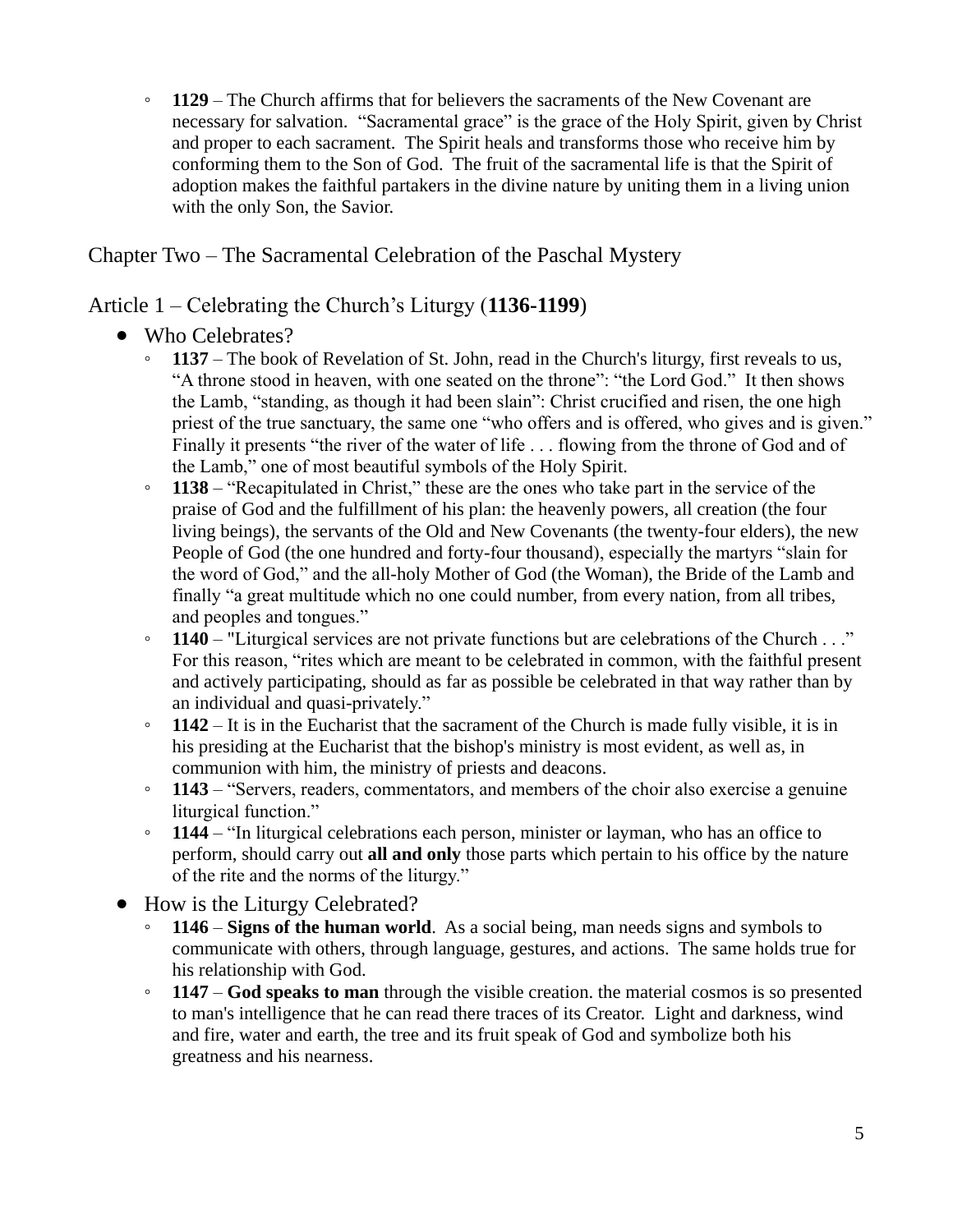- **1152** Sacramental signs. Since Pentecost, it is through the sacramental signs of his Church that the Holy Spirit carries on the work of sanctification. The sacraments of the Church do not abolish but purify and integrate all the richness of the signs and symbols of the cosmos and of social life. Further, they fulfill the types and figures of the Old Covenant, signify and make actively present the salvation wrought by Christ, and prefigure and anticipate the glory of heaven.
- **1153** A sacramental celebration is a meeting of God's children with their Father, in Christ and the Holy Spirit; this meeting takes the form of a dialogue, through actions and words.
- **1154** The liturgy of the Word is an integral part of sacramental celebrations.
- **1156** "He who sings prays twice." (St. Augustine)
- **1157** Song and music fulfill their function as signs in a manner all the more significant when they are "more closely connected . . . with the liturgical action," according to three principal criteria: beauty expressive of prayer, the unanimous participation of the assembly at the designated moments, and the solemn character of the celebration. In this way they participate in the purpose of the liturgical words and actions: the glory of God and the sanctification of the faithful:

"How I wept, deeply moved by your hymns, songs, and the voices that echoed through your Church! What emotion I experienced in them! Those sounds flowed into my ears distilling the truth in my heart. A feeling of devotion surged within me, and tears streamed down my face tears that did me good." (St. Augustine)

- **1158** "the texts intended to be sung must always be in conformity with Catholic doctrine. Indeed they should be drawn chiefly from the Sacred Scripture and from liturgical sources."
- **1161** All the signs in the liturgical celebrations are related to Christ: as are sacred images of the holy Mother of God and of the saints as well. They truly signify Christ, who is glorified in them. They make manifest the "cloud of witnesses" who continue to participate in the salvation of the world and to whom we are united, above all in sacramental celebrations. Through their icons, it is man "in the image of God," finally transfigured "into his likeness," who is revealed to our faith. So too are the angels, who also are recapitulated in Christ:

Following the divinely inspired teaching of our holy Fathers and the tradition of the Catholic Church (for we know that this tradition comes from the Holy Spirit who dwells in her) we rightly define with full certainty and correctness that, like the figure of the precious and lifegiving cross, venerable and holy images of our Lord and God and Savior, Jesus Christ, our inviolate Lady, the holy Mother of God, and the venerated angels, all the saints and the just, whether painted or made of mosaic or another suitable material, are to be exhibited in the holy churches of God, on sacred vessels and vestments, walls and panels, in houses and on streets. (Council of Nicaea)

- **1162** "The beauty of the images moves me to contemplation, as a meadow delights the eyes and subtly infuses the soul with the glory of God." Similarly, the contemplation of sacred icons, united with meditation on the Word of God and the singing of liturgical hymns, enters into the harmony of the signs of celebration so that the mystery celebrated is imprinted in the heart's memory and is then expressed in the new life of the faithful.
- When is the Liturgy Celebrated?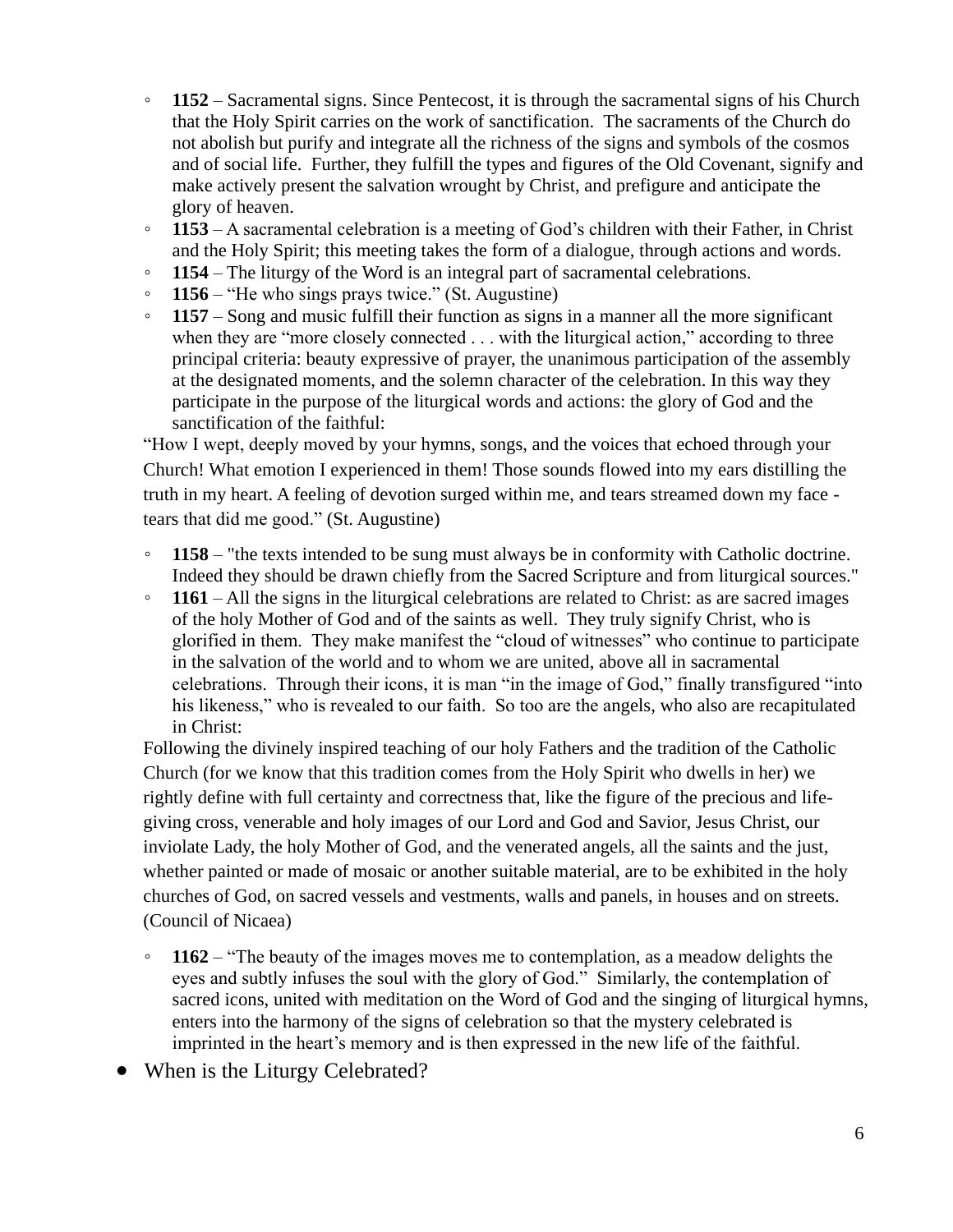- **1163** "Holy Mother Church believes that she should celebrate the saving work of her divine Spouse in a sacred commemoration on certain days throughout the course of the year. Once each week, on the day which she has called the Lord's Day, she keeps the memory of the Lord's resurrection. She also celebrates it once every year, together with his blessed Passion, at Easter, that most solemn of all feasts."
- **1166** "By a tradition handed down from the apostles which took its origin from the very day of Christ's Resurrection, the Church celebrates the Paschal mystery every seventh day, which day is appropriately called the Lord's Day or Sunday." The day of Christ's Resurrection is both the first day of the week, the memorial of the first day of creation, and the "eighth day," on which Christ after his "rest" on the great sabbath inaugurates the "day that the Lord has made," the "day that knows no evening." The Lord's Supper is its center, for there the whole community of the faithful encounters the risen Lord who invites them to his banquet.
- **1167** Sunday is the pre-eminent day for the liturgical assembly, when the faithful gather "to listen to the word of God and take part in the Eucharist, thus calling to mind the Passion, Resurrection, and glory of the Lord Jesus, and giving thanks to God who 'has begotten them again, by the resurrection of Jesus Christ from the dead' unto a living hope."
- **1169** Easter is not simply one feast among others, but the "Feast of feasts," the "Solemnity of solemnities," just as the Eucharist is the "Sacrament of sacraments" (the Great Sacrament). St. Athanasius calls Easter "the Great Sunday" and the Eastern Churches call Holy Week "the Great Week." The mystery of the Resurrection, in which Christ crushed death, permeates with its powerful energy our old time, until all is subjected to him.
- **1173** "She proposes them [memorials of martyrs and other saints] to the faithful as examples who draw all men to the Father through Christ, and through their merits she begs for God's favors.
- **1174** This celebration [Liturgy of the Hours], faithful to the apostolic exhortations to "pray constantly," is "so devised that the whole course of the day and night is made holy by the praise of God."
- **1175** The Liturgy of the Hours is intended to become the prayer of the whole People of God.
- **1176** The celebration of the Liturgy of the Hours demands not only harmonizing the voice with the praying heart, but also a deeper "understanding of the liturgy and of the Bible, especially of the Psalms."
- **1178** The Liturgy of the Hours, which is like an extension of the Eucharistic celebration, does not exclude but rather in a complementary way calls forth the various devotions of the People of God, especially adoration and worship of the Blessed Sacrament.
- Where is the Liturgy Celebrated?
	- **1181** A church, "a house of prayer in which the Eucharist is celebrated and reserved, where the faithful assemble, and where is worshipped the presence of the Son of God our Savior, offered for us on the sacrificial altar for the help and consolation of the faithful - this house ought to be in good taste and a worthy place for prayer and sacred ceremonial." In this "house of God" the truth and the harmony of the signs that make it up should show Christ to be present and active in this place.
	- **1182** The altar of the New Covenant is the Lord's Cross, from which the sacraments of the Paschal mystery flow. On the altar, which is the center of the church, the sacrifice of the Cross is made present under sacramental signs. The altar is also the table of the Lord, to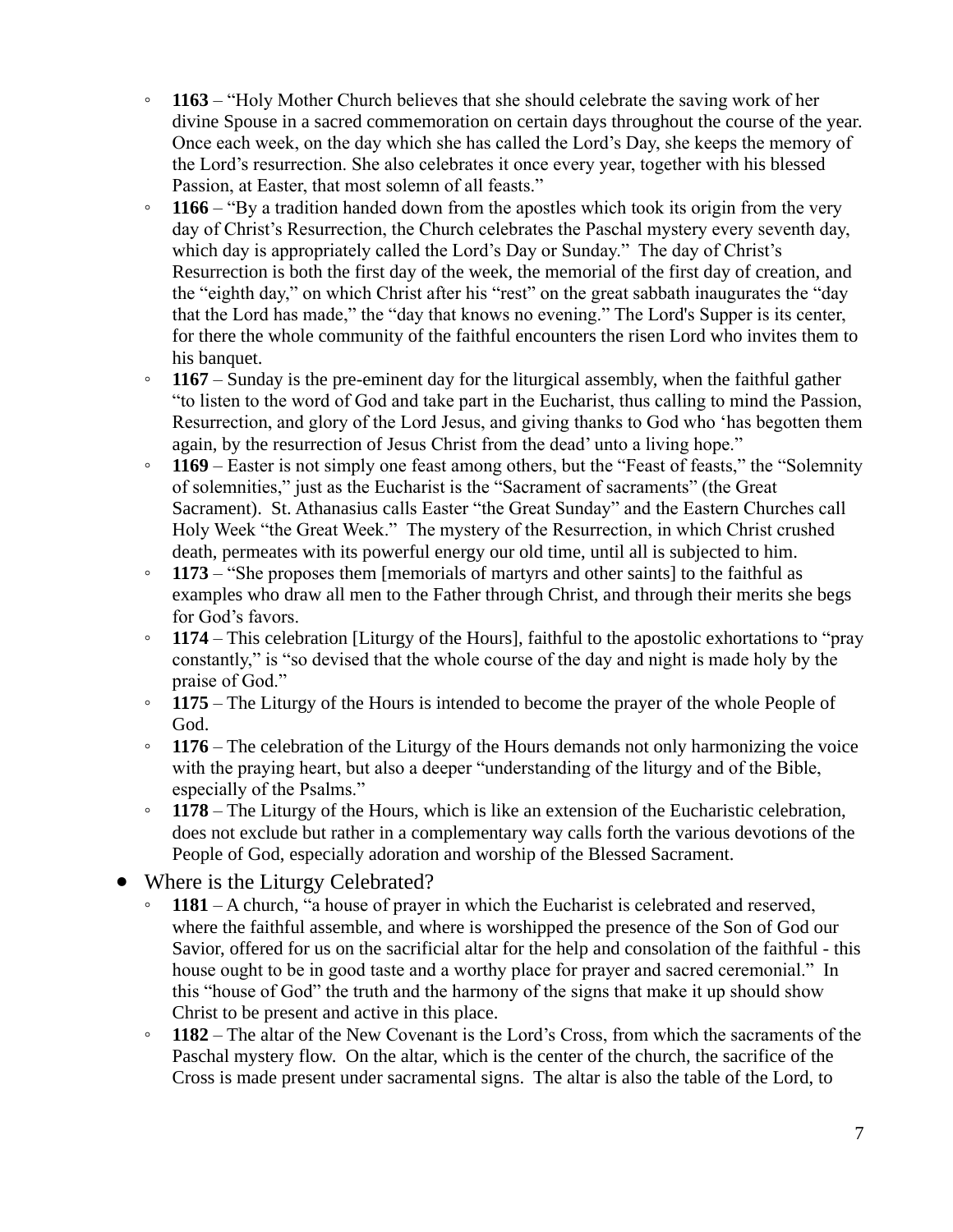which the People of God are invited. In certain Eastern liturgies, the altar is also the symbol of the tomb (Christ truly died and is truly risen).

◦ **1183** – The tabernacle is to be situated "in churches in a most worthy place with the greatest honor." The dignity, placing, and security of the Eucharistic tabernacle should foster adoration before the Lord really present in the Blessed Sacrament of the altar.

The sacred chrism (myron), used in anointings as the sacramental sign of the seal of the gift of the Holy Spirit, is traditionally reserved and venerated in a secure place in the sanctuary. the oil of catechumens and the oil of the sick may also be placed there.

◦ **1184** – The chair (cathedra) of the bishop or the priest "should express his office of presiding over the assembly and of directing prayer."

The lectern (ambo): "The dignity of the Word of God requires the church to have a suitable place for announcing his message so that the attention of the people may be easily directed to that place during the liturgy of the Word."

◦ **1185** – The gathering of the People of God begins with Baptism; a church must have a place for the celebration of Baptism (baptistry) and for fostering remembrance of the baptismal promises (holy water font).

The renewal of the baptismal life requires penance. A church, then, must lend itself to the expression of repentance and the reception of forgiveness, which requires an appropriate place to receive penitents.

A church must also be a space that invites us to the recollection and silent prayer that extend and internalize the great prayer of the Eucharist.

◦ **1186** – Finally, the church has an eschatological significance. To enter into the house of God, we must cross a threshold, which symbolizes passing from the world wounded by sin to the world of the new Life to which all men are called. The visible church is a symbol of the Father's house toward which the People of God is journeying and where the Father "will wipe every tear from their eyes." Also for this reason, the Church is the house of all God's children, open and welcoming.

#### Article 2 – Liturgical Diversity snd the Unity of the Mystery (**1200-1209**)

- **1200** From the first community of Jerusalem until the parousia, it is the same Paschal mystery that the Churches of God, faithful to the apostolic faith, celebrate in every place.
- **1205** "In the liturgy, above all that of the sacraments, there is an immutable part, a part that is divinely instituted and of which the Church is the guardian, and parts that can be changed, which the Church has the power and on occasion also the duty to adapt to the cultures of recently evangelized peoples."
- **1206** "Liturgical diversity can be a source of enrichment, but it can also provoke tensions, mutual misunderstandings, and even schisms. In this matter it is clear that diversity must not damage unity. It must express only fidelity to the common faith, to the sacramental signs that the Church has received from Christ, and to hierarchical communion. Cultural adaptation also requires a conversion of heart and even, where necessary, a breaking with ancestral customs incompatible with the Catholic faith."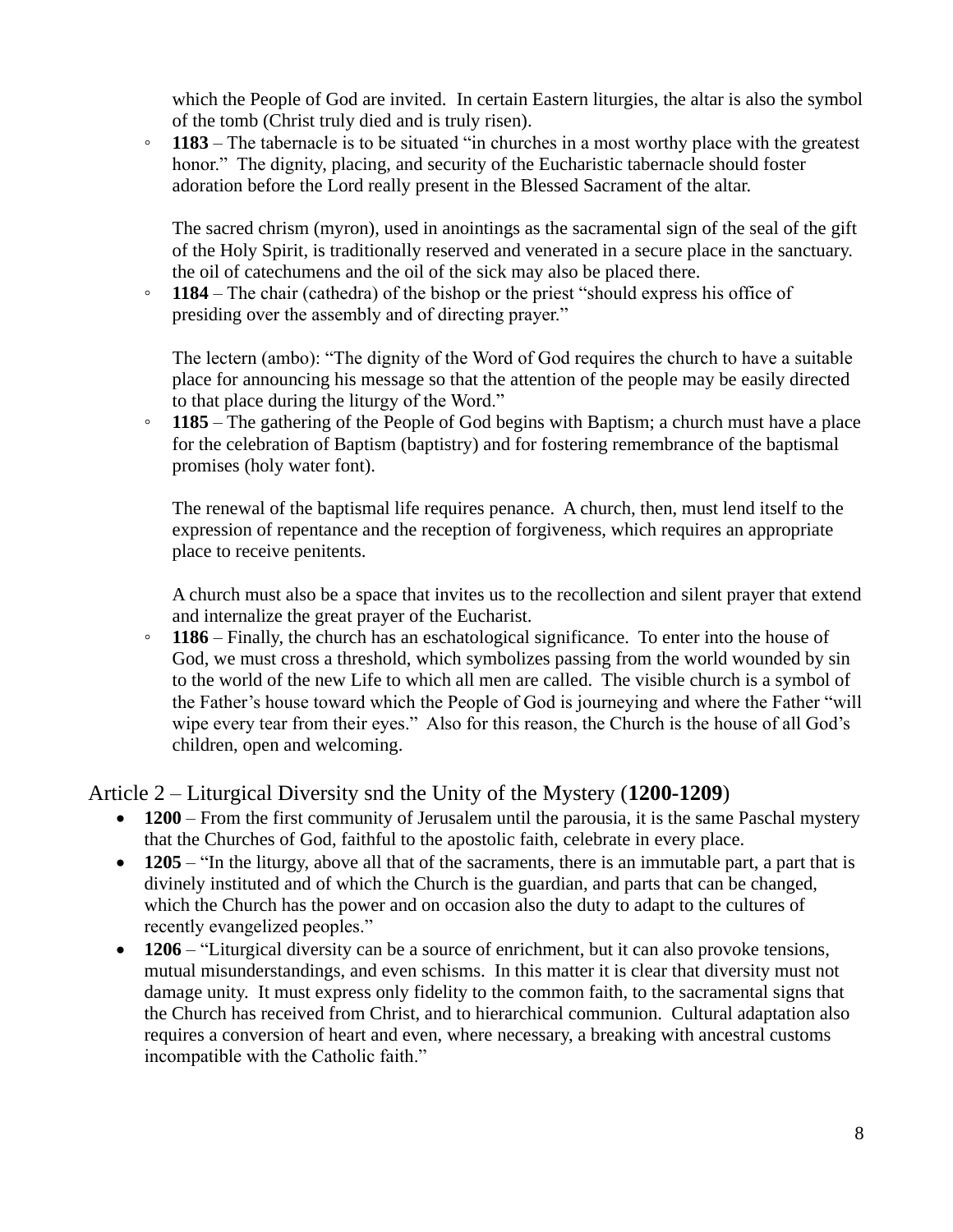• **1209** – *The criterion that assures unity amid the diversity of liturgical traditions is fidelity to apostolic Tradition, i e., the communion in the faith and the sacraments received from the apostles, a communion that is both signified and guaranteed by apostolic succession.*

## SECTION TWO – THE SEVEN SACRAMENTS OF THE CHURCH

• **1210** – The seven sacraments touch all the stages and all the important moments of Christian life: they give birth and increase, healing and mission to the Christian's life of faith. There is thus a certain resemblance between the stages of natural life and the stages of the spiritual life.

## Chapter One – The Sacraments of Christian Initiation

• **1212** – The sacraments of Christian initiation - Baptism, Confirmation, and the Eucharist - lay the foundations of every Christian life. The faithful are born anew by Baptism, strengthened by the sacrament of Confirmation, and receive in the Eucharist the food of eternal life.

## Article 1 – The Sacrament of Baptism (**1213-1284**)

- **1213** Holy Baptism is the basis of the whole Christian life, the gateway to life in the Spirit (vitae spiritualis ianua), and the door which gives access to the other sacraments. Through Baptism we are freed from sin and reborn as sons of God; we become members of Christ, are incorporated into the Church and made sharers in her mission: "Baptism is the sacrament of regeneration through water and in the word."
- What is the Sacrament Called?
	- **1214** This sacrament is called Baptism, after the central rite by which it is carried out: to baptize (Greek baptizein) means to "plunge" or "immerse"; the "plunge" into the water symbolizes the catechumen's burial into Christ's death, from which he rises up by resurrection with him, as "a new creature."
- Baptism in the Economy of Salvation
	- **1217** In the liturgy of the Easter Vigil, during the blessing of the baptismal water, the Church solemnly commemorates the great events in salvation history that already prefigured the mystery of Baptism.
	- **1219** The Church has seen in Noah's ark a prefiguring of salvation by Baptism, for by it "a few, that is, eight persons, were saved through water."
	- **1221** The crossing of the Red Sea, literally the liberation of Israel from the slavery of Egypt, announces the liberation wrought by Baptism.
	- **1222** Baptism is prefigured in the crossing of the Jordan River by which the People of God received the gift of the land promised to Abraham's descendants, an image of eternal life. The promise of this blessed inheritance is fulfilled in the New Covenant.
	- **1223** All the Old Covenant prefigurations find their fulfillment in Christ Jesus.
	- **1225** The blood and water that flowed from the pierced side of the crucified Jesus are types of Baptism and the Eucharist, the sacraments of new life.
	- **1227** The believer enters through Baptism into communion with Christ's death, is buried with him, and rises with him.
- How is the Sacrament of Baptism Celebrated?
	- **1229** From the time of the apostles, becoming a Christian has been accomplished by a journey and initiation in several stages. This journey can be covered rapidly or slowly, but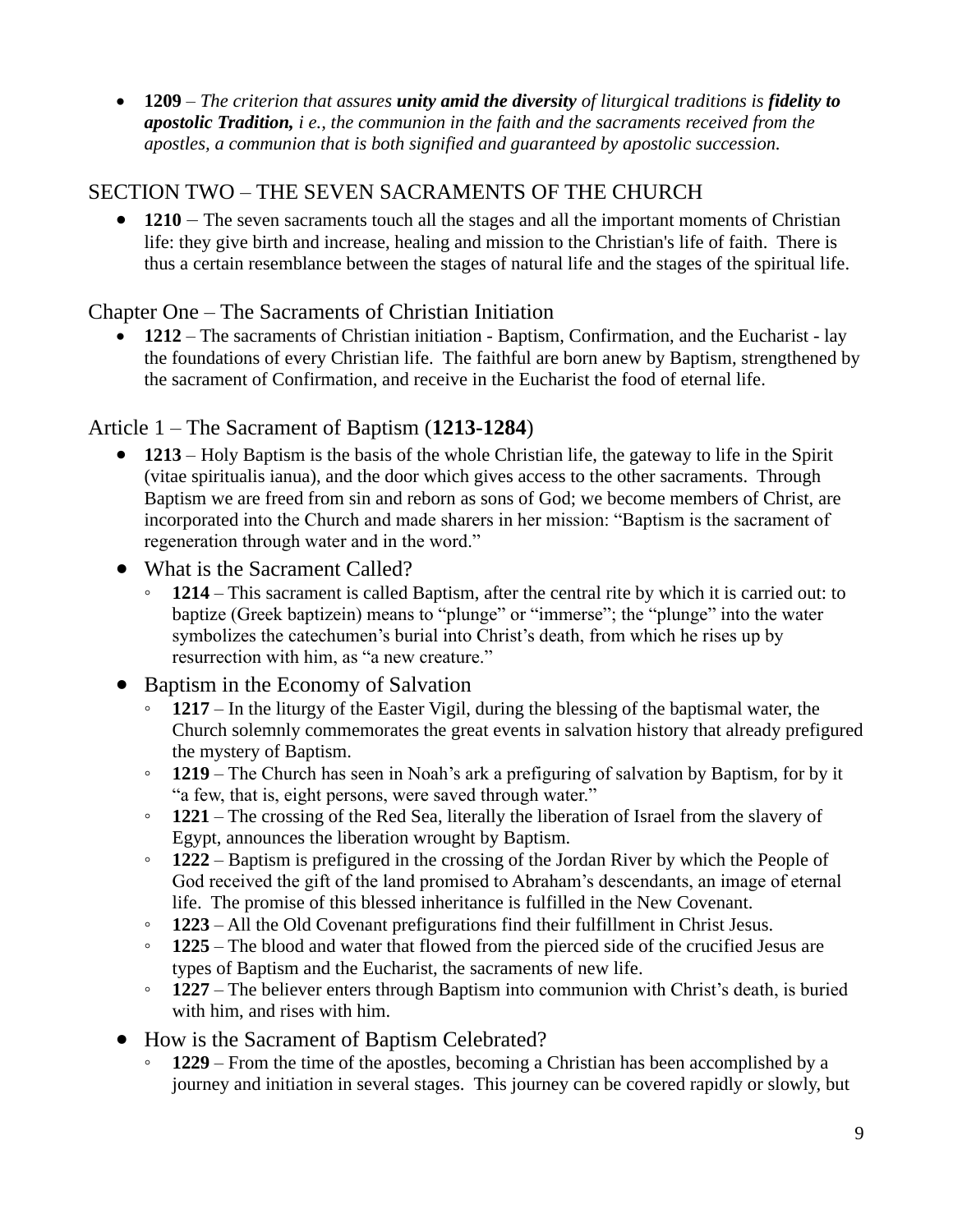certain essential elements will always have to be present: proclamation of the Word, acceptance of the Gospel entailing conversion, profession of faith, Baptism itself, the outpouring of the Holy Spirit, and admission to Eucharistic communion.

- **1231** Infant Baptism requires a post-baptismal catechumenate.
- **1235** The sign of the cross, on the threshold of the celebration, marks with the imprint of Christ the one who is going to belong to him and signifies the grace of the redemption Christ won for us by his cross.
- **1236** The proclamation of the Word of God enlightens the candidates and the assembly with the revealed truth and elicits the response of faith.
- **1237** Since Baptism signifies liberation from sin and from its instigator the devil, one or more exorcisms are pronounced over the candidate.
- **1238** The baptismal water is consecrated by a prayer of epiclesis (either at this moment or at the Easter Vigil).
- **1241** The anointing with sacred chrism, perfumed oil consecrated by the bishop, signifies the gift of the Holy Spirit to the newly baptized.
- **1243** The **white garment** symbolizes that the person baptized has "put on Christ," has risen with Christ. The **candle**, lit from the Easter candle, signifies that Christ has enlightened the neophyte. In him the baptized are "the light of the world." The newly baptized is now, in the only Son, a child of God entitled to say the prayer of the children of God: "Our Father."
- Who Can Receive Baptism?
	- **1248** The catechumenate, or formation of catechumens, aims at bringing their conversion and faith to maturity, in response to the divine initiative and in union with an ecclesial community. The catechumenate is to be "a formation in the whole Christian life . . . The catechumens should be properly initiated into the mystery of salvation and the practice of the evangelical virtues, and they should be introduced into the life of faith, liturgy, and charity of the People of God by successive sacred rites."
	- **1250** The Church and the parents would deny a child the priceless grace of becoming a child of God were they not to confer Baptism shortly after birth.
	- **1251** Christian parents will recognize that this practice also accords with their role as nurturers of the life that God has entrusted to them.
	- **1253** The faith required for Baptism is not a perfect and mature faith, but a beginning that is called to develop. the catechumen or the godparent is asked: "What do you ask of God's Church?" the response is: "Faith!"
	- **1254** Faith must grow after Baptism. For this reason the Church celebrates each year at the Easter Vigil the renewal of baptismal promises.
	- **1255** For the grace of Baptism to unfold, the parents' help is important. So too is the role of the godfather and godmother. The whole ecclesial community bears some responsibility for the development and safeguarding of the grace given at Baptism.
- The Necessity of Baptism
	- **1257** Baptism is necessary for salvation for those to whom the Gospel has been proclaimed and who have had the possibility of asking for this sacrament. . . . God has bound salvation to the sacrament of Baptism, but he himself is not bound by his sacraments.
	- **1258** The **Baptism of blood**, like the **desire for Baptism**, brings about the fruits of Baptism without being a sacrament.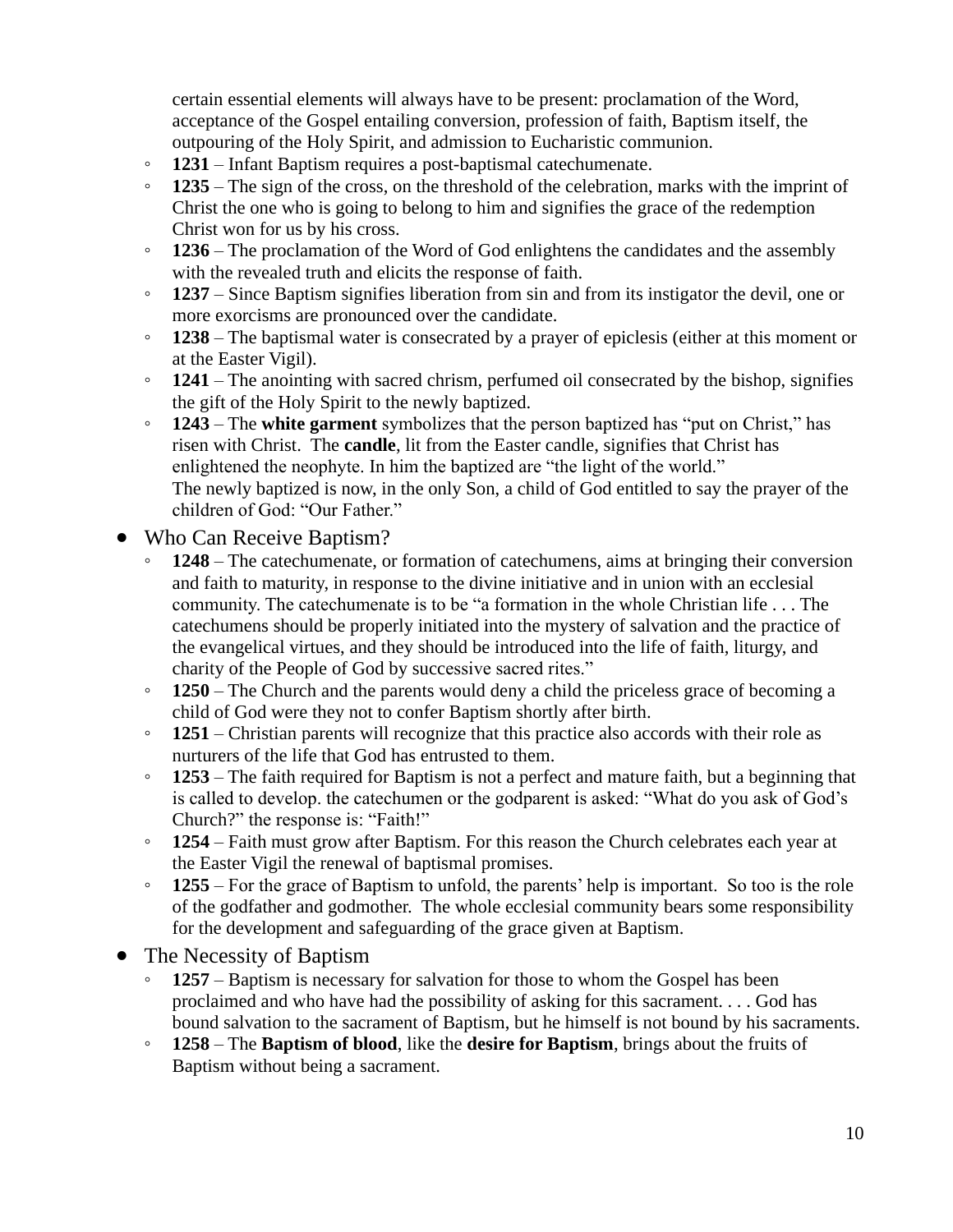- **1260** Every man who is ignorant of the Gospel of Christ and of his Church, but seeks the truth and does the will of God in accordance with his understanding of it, can be saved.
- **1261** As regards children who have died without Baptism, the Church can only entrust them to the mercy of God, as she does in her funeral rites for them.
- The Grace of Baptism
	- **1262** Immersion in water symbolizes not only death and purification, but also regeneration and renewal. Thus the two principal effects are purification from sins and new birth in the Holy Spirit.
	- **1263** By Baptism all sins are forgiven, original sin and all personal sins, as well as all punishment for sin. In those who have been reborn nothing remains that would impede their entry into the Kingdom of God, neither Adam's sin, nor personal sin,
	- **1267** Baptism makes us members of the Body of Christ: . . . Baptism incorporates us into the Church.
	- **1271** Baptism constitutes the foundation of communion among all Christians, including those who are not yet in full communion with the Catholic Church.
	- **1272** Given once for all, Baptism cannot be repeated.
	- **1274** The faithful Christian who has "kept the seal" until the end, remaining faithful to the demands of his Baptism, will be able to depart this life "marked with the sign of faith," with his baptismal faith, in expectation of the blessed vision of God - the consummation of faith and in the hope of resurrection.

## Article 2 – The Sacrament of Confirmation (**1285-1321**)

- **1285** Baptism, the Eucharist, and the sacrament of Confirmation together constitute the "sacraments of Christian initiation," whose unity must be safeguarded. It must be explained to the faithful that the **reception of the sacrament of Confirmation is necessary** for the completion of baptismal grace. For "by the sacrament of Confirmation, [the baptized] are more perfectly bound to the Church and are enriched with a special strength of the Holy Spirit. Hence they are, as true witnesses of Christ, more strictly obliged to spread and defend the faith by word and deed."
- Confirmation in the Economy of Salvation
	- **1288** "From that time on the apostles, in fulfillment of Christ's will, imparted to the newly baptized by the laying on of hands the gift of the Spirit that completes the grace of Baptism."
	- **1289** Confirmation suggests both the ratification of Baptism, thus completing Christian initiation, and the strengthening of baptismal grace - both fruits of the Holy Spirit.
- The Signs and the Rite of Confirmation
	- **1293** In treating the rite of Confirmation, it is fitting to consider the sign of anointing and what it signifies and imprints: a spiritual seal. Anointing, in Biblical and other ancient symbolism, is rich in meaning: oil is a sign of abundance and joy; it cleanses (anointing before and after a bath) and limbers (the anointing of athletes and wrestlers); oil is a sign of healing, since it is soothing to bruises and wounds; and it makes radiant with beauty, health, and strength.
	- **1298** When Confirmation is celebrated separately from Baptism, as is the case in the Roman Rite, the Liturgy of Confirmation begins with the renewal of baptismal promises and the profession of faith by the confirmands. This clearly shows that Confirmation follows